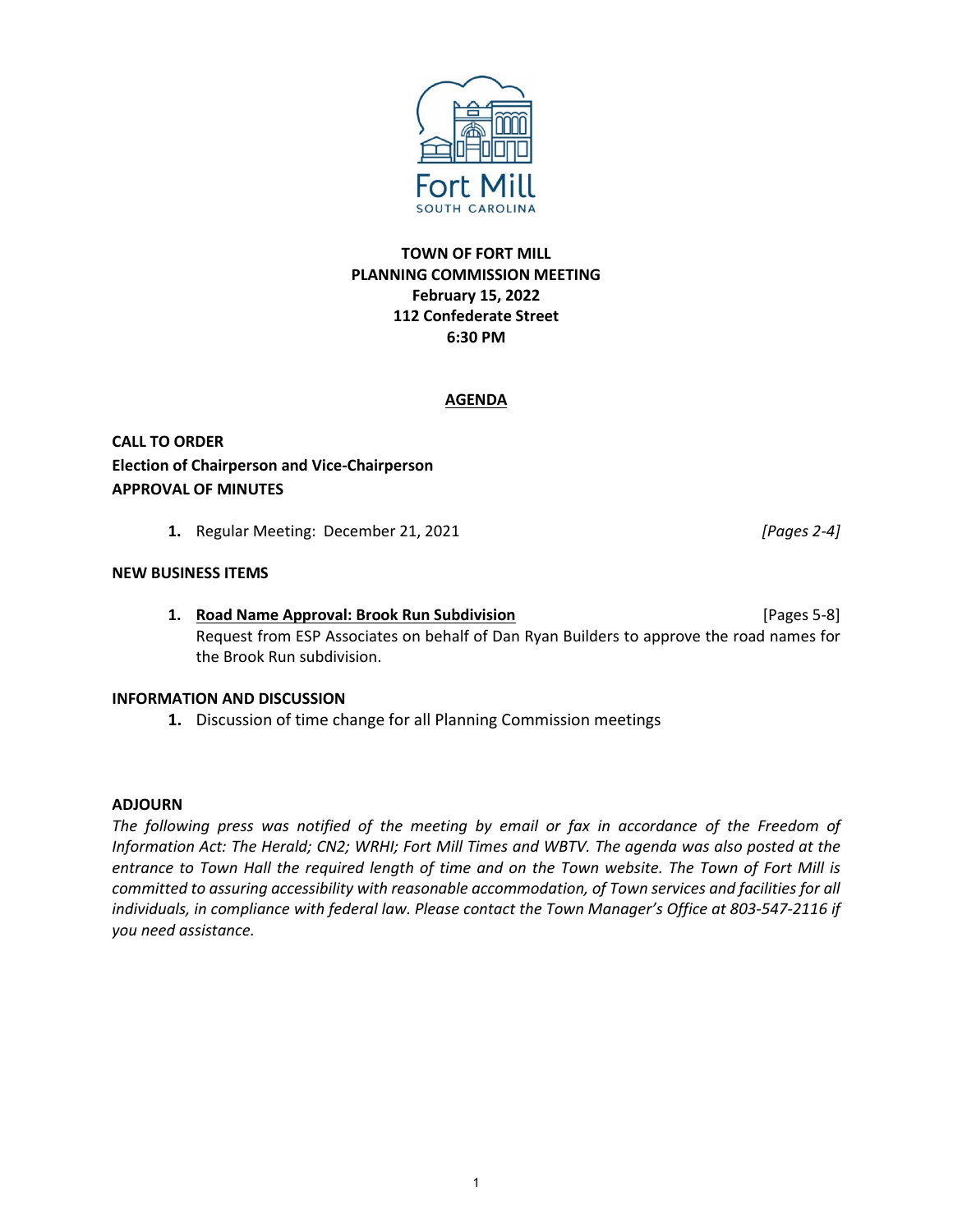# **MINUTES TOWN OF FORT MILL PLANNING COMMISSION MEETING December 21, 2021 112 Confederate Street 6:30 PM**

Present: James Traynor, Dan Stout, Andy Agrawal, Hynek Lettang, Chris Wolfe, Ben Hudgins, Matthew Lucarelli, Planning Director Penelope Karagounis, Planner Nick Cauthen, Claude Clark (Bojangles), and James O'Shaughnessy (Citizen).

Chairman James Traynor called the Planning Commission meeting to order at 6:30 pm on Tuesday, December 21, 2021. Chairman Traynor gave opportunity to the Planning Commission to review and comment on the November 16, 2021, meeting minutes. Chairman Traynor noted to delete the repetitive words "the hide" from the  $2^{nd}$  page of the agenda packet. Commissioner Lettang made a motion to approve the minutes with the minor grammatical modification and Commissioner Wolfe seconded the motion. The minutes for November 16, 2021, were approved with modifications by a vote of 7-0.

## **NEW BUSINESS ITEMS**

# **1. Commercial Appearance Review – Star Investment Group (Bojangles)**

Chairman Traynor offered Jim O'Shaughnessy, a citizen concerned about the project an opportunity to speak. Mr. O'Shaughnessy noted he lived in the Masons Bend subdivision. He noted his concern about the amount of traffic this project will generate. He urged the Town to be as proactive as possible regarding traffic mitigation and the roundabout.

Mr. Traynor reiterated the scope of the Commission is the appearance of the project and the use is allowed by right. He stated SCDOT is the party responsible for the road in this area, and they have approved the ingress/egress as currently proposed.

Mr. Wolfe thanked the citizen for his attendance and input and stated the Commission had similar concerns.

Mr. Lettang asked if Bojangles' data matched up with the findings of the TIA regarding how much traffic would be generated at peak times and if the current configuration would be satisfactory from a drive thru queuing perspective. Mr. Clark stated he did not have those numbers and referenced the Town's TIA findings. Staff noted the findings. Mr. Lettang questioned the statistics regarding the numbers used. He stated numbers should be much more site and restaurant specific because you can have entirely different traffic loads depending on the restaurant and the location.

Mr. Hudgins noted he had serious concern over the traffic as well because the peak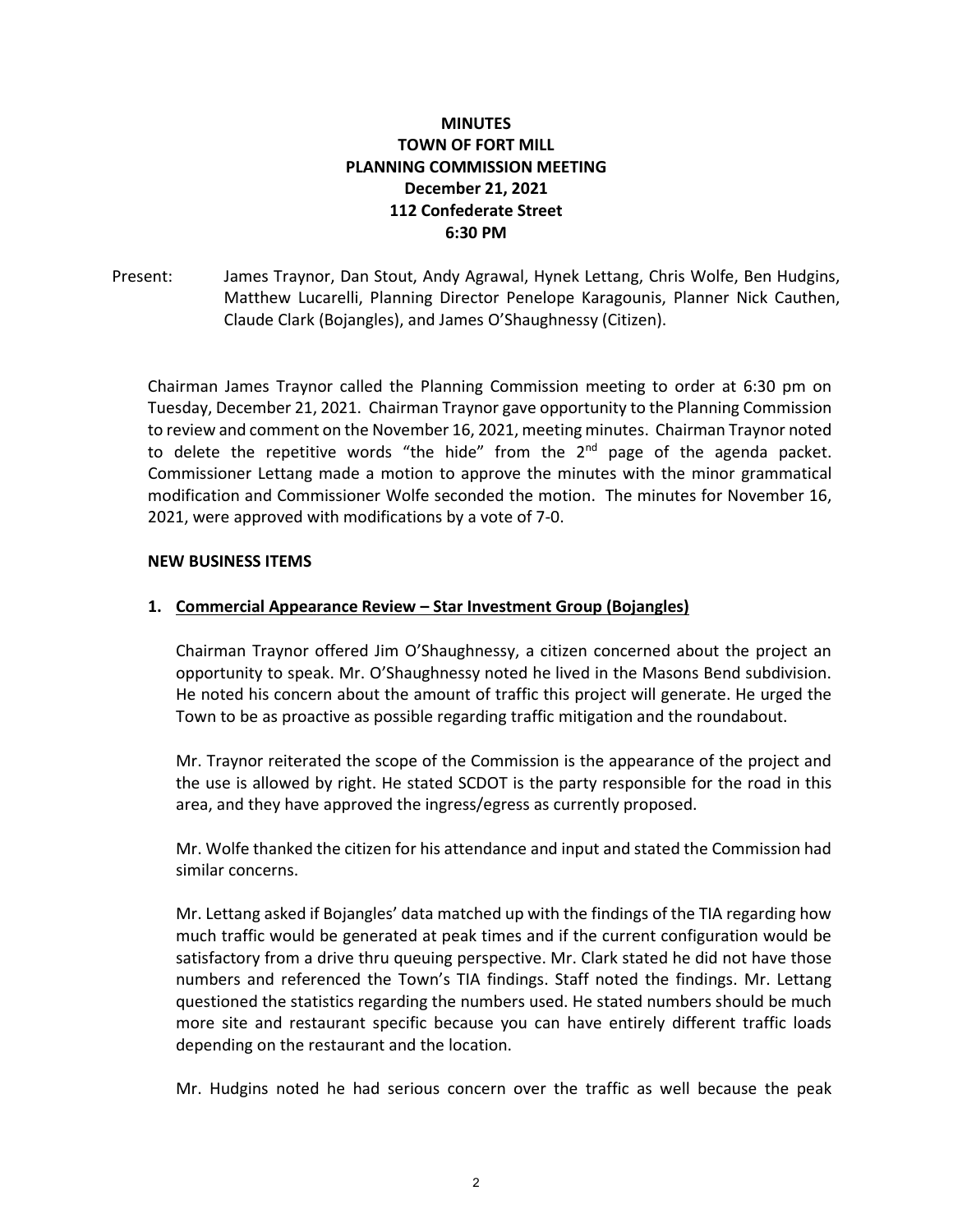business for Bojangles is at the same time as the peak traffic along Sutton Road.

Staff noted SCDOT denied the applicant a full access point along Sutton Road, instead opting for a right-in, right-out only.

Mr. Wolfe noted concern about the number of parking spots provided. He thought the lack of spots had a high possibility of being a major issue for the establishment even though it did meet the zoning ordinance.

Mr. Lettang said many fast-food establishments are eliminating dine-in services because it is more profitable to not have them.

Mr. Stout asked if the Bojangles could be flipped 180 degrees to accommodate more stacking on site. Mr. Lucarelli agreed, stating the flip could potentially eliminate exiting issues from within the site.

The applicant stated a flip would not be feasible in his opinion due to the location of the pay window compared to the location of the kitchen and the issues flipping would present. Flipping would also create issues concerning flow, particularly if entering from Sutton Road. The goal of Bojangles at breakfast time is that no car sits still for longer than 30 seconds, 45 seconds at lunchtime, and 1 minute 10 seconds at dinner time. He also stated Bojangles, Chick-fil-a, and McDonalds are in a different TIA matrix when analyzing traffic counts based off historical sale's numbers.

Mr. Hudgins asked staff if there was anything that allowed the Commission to deny the appearance review based upon the issues presented and the concerns that the Commission and citizens had. Staff stated appearance review decisions must solely be based off the appearance standards prescribed by the ordinance and traffic/parking issues are not included.

Mr. Lettang stated he did not think the DOT had accurately modeled the forecasted traffic for this project but from an appearance standpoint, which is the purpose of the Commission's hearing, he was very pleased with how the building looked.

Mr. Lucarelli asked if substantially more brick could be added to the building to be more in line with past approvals by the Commission. Mr. Wolfe agreed the amount of EIFS was a problem particularly considering the truck stop next door was all brick.

Mr. Lucarelli noted he liked the color combinations but asked the applicant if the EIFS could be replaced with a similar color brick. Mr. Wolfe noted EIFS is something that the Commission always tries to limit when possible, including the recently approved Hospital along with many other projects.

The applicant stated a secondary brick in place of the EIFS could be used.

The parapet height and mechanical equipment were discussed. It was also noted the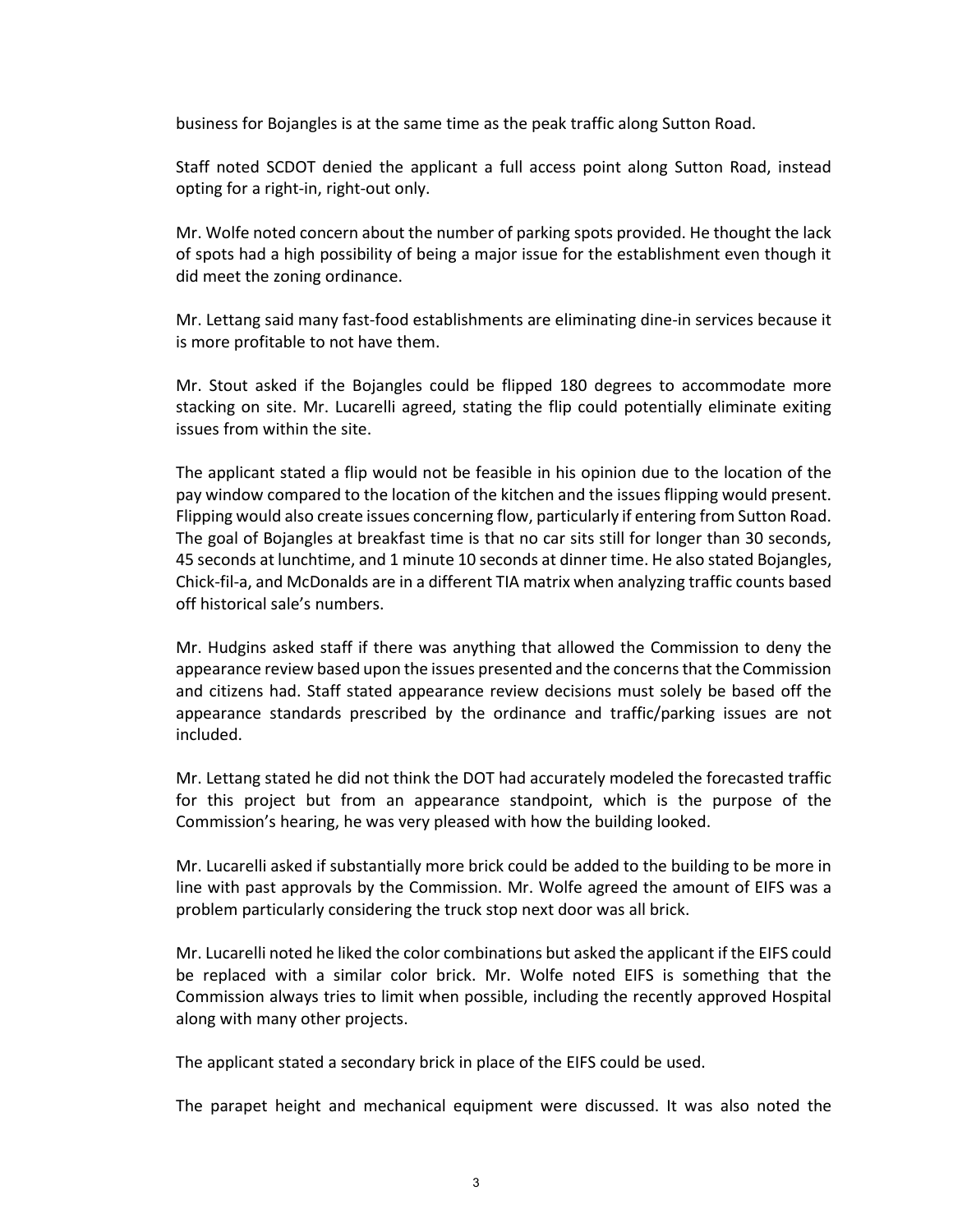dumpster enclosure would be entirely brick to the match the building.

After no further questions or comments Chairman Traynor asked for a motion.

Mr. Wolfe made a motion to grant commercial appearance review approval with conditions: all EIFS to be replaced with brick of a similar color and contrast; staff to have the ability to approve minor modifications to the site plan and elevations if needed; dumpster enclosure must be all brick. Mr. Agrawal seconded the motion. The motion was approved by a vote of 6-1. Mr. Hudgins opposed.

#### **INFORMATION AND DISCUSSION**

Planning Director Penelope Karagounis shared the 2022 Meeting Schedule. The Planning Commission meeting will continue to be held on the third Tuesday of the month. Karagounis also presented recognition of service plaques to Commissioner Hudgins and Commissioner Wolfe on serving on the Planning Commission and on the Board of Zoning Appeals. She wished them well in their new chapter, as both individuals we serve on the Fort Mill Town Council staring in 2022.

The meeting was adjourned at 7:50 PM.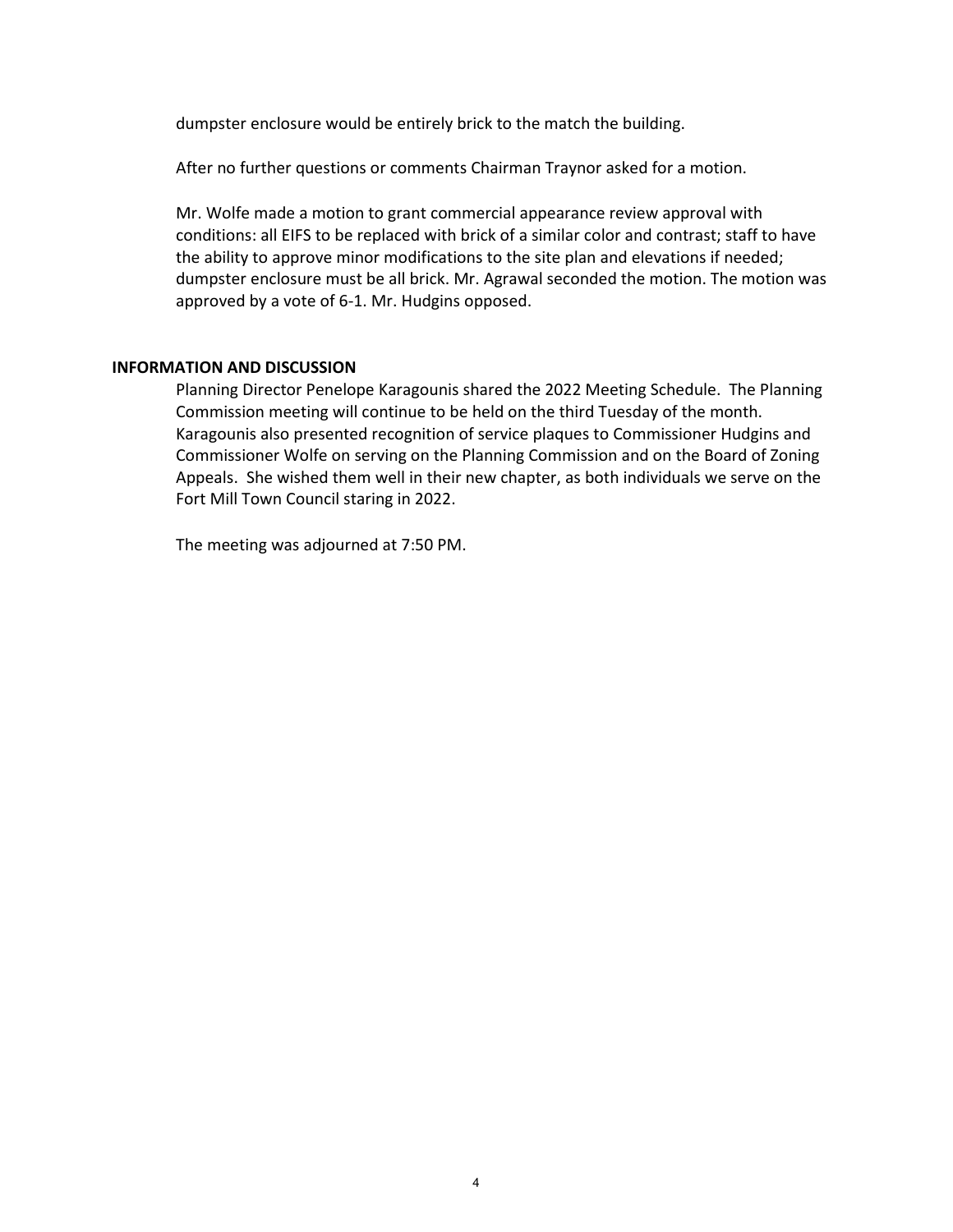

| <b>Meeting Information</b> |                            |  |
|----------------------------|----------------------------|--|
| Meeting Type               | <b>Planning Commission</b> |  |
| Meeting Date               | 2/15/2021                  |  |

| <b>Request Summary</b> |  |                       |  |                          |                 |
|------------------------|--|-----------------------|--|--------------------------|-----------------|
| Request Type           |  | Action (Old Bus.)     |  | Action (New Bus.)        | Info/Discussion |
|                        |  | <b>Public Hearing</b> |  | <b>Executive Session</b> | Other           |

| <b>Case Summary</b> |                         |                   |  |                |
|---------------------|-------------------------|-------------------|--|----------------|
| Case Type           | Annexation              | Rezoning          |  | Text Amendment |
|                     | <b>Subdivision Plat</b> | Appearance Review |  | Other          |

| <b>Property Information</b> |                                                           |  |
|-----------------------------|-----------------------------------------------------------|--|
| Applicant                   | ESP Associates on behalf of Dan Ryan Builders Group       |  |
| Property Owner              | Springland Associates, LLC                                |  |
| <b>Property Location</b>    | Between Highway 160 and Springfield Parkway (Highway 460) |  |
| Tax Map Number              | 0200801011                                                |  |
| Acreage                     | $+/- 340.66$                                              |  |
| <b>Current Zoning</b>       | <b>MXU</b>                                                |  |
| <b>Existing Use</b>         | Vacant/Wooded                                             |  |

### **Title**

Request from ESP Associates on behalf of Dan Ryan Builders to approve the road names for the Brook Run Subdivision.

#### **Background Information**

**Site Characteristics** The Planning Commission is asked to consider a request from ESP Associates on behalf of Dan Ryan Builders to approve the road names for the Brook Run subdivision.

> Section 6-29-1200(A) of the South Carolina Code of Laws requires the following:

> > A local planning commission created under the provisions of this chapter shall, by proper certificate, approve and authorize the name of a street or road laid within the territory over which the commission has jurisdiction. It is unlawful for a person in laying out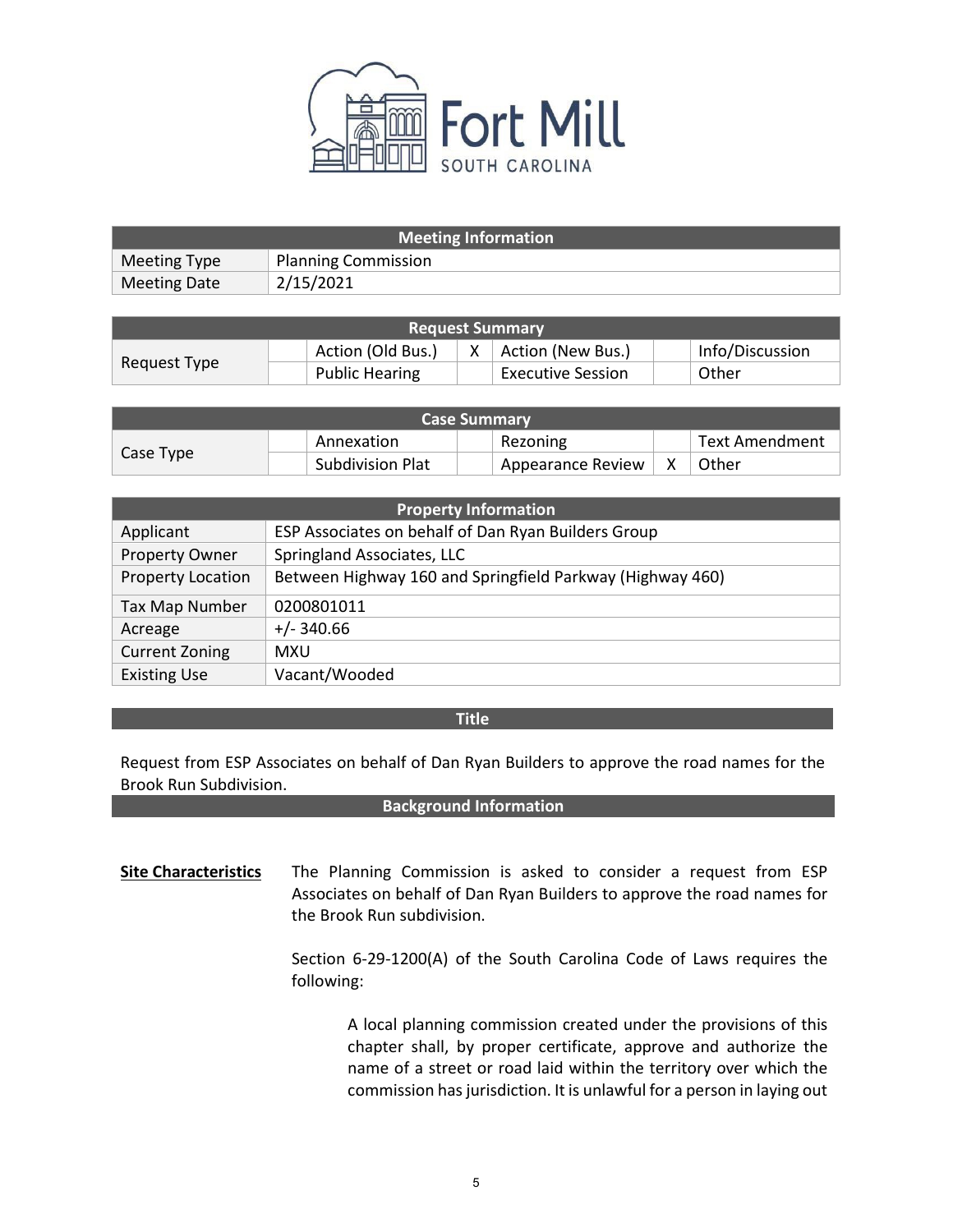a new street or road to name the street or road on plat, by a naming or in a deed or instrument without first getting the approval of the Planning Commission. Any person violating this provision is guilty of a misdemeanor and, upon conviction, must be punished in the discretion of a court.

As a result, Planning Commission approval is required to authorize new road names within the subdivision. The developer has provided the following list of proposed names for your approval. All names have been approved and are being reserved by York County Addressing.

#### **Street Names**

Pink Rose Gardens Purple Lilac Way Red Poinsettia Street Twin Leaf Road Azura Lane Yellow Poppy Path Citrus Landing Dusty Oak Road Damp Daisy Meadow Tangled Vine Way Hollow Branch Pitch Pine Street Tulip Blossom Lane Gumdrop Grove Shumard Oak Road Feathery Fern Path Lone Cypress Lane Blushing Hydrangea Lane Frosted Forest Moody Magnolia Road Lavender Twist Trail

### **Recommendation** Staff recommends in favor of the request to approve the list of street names for the Brook Run subdivision.

| <b>Alternatives</b> |                                      |  |
|---------------------|--------------------------------------|--|
|                     | Approve the road names as submitted. |  |
|                     | Do not approve the road names.       |  |
|                     |                                      |  |
|                     |                                      |  |

|                               | <b>Staff Recommendation</b>                                   |
|-------------------------------|---------------------------------------------------------------|
| $\blacksquare$ Recommendation | Staff recommends in favor of APPROVAL for the new road names. |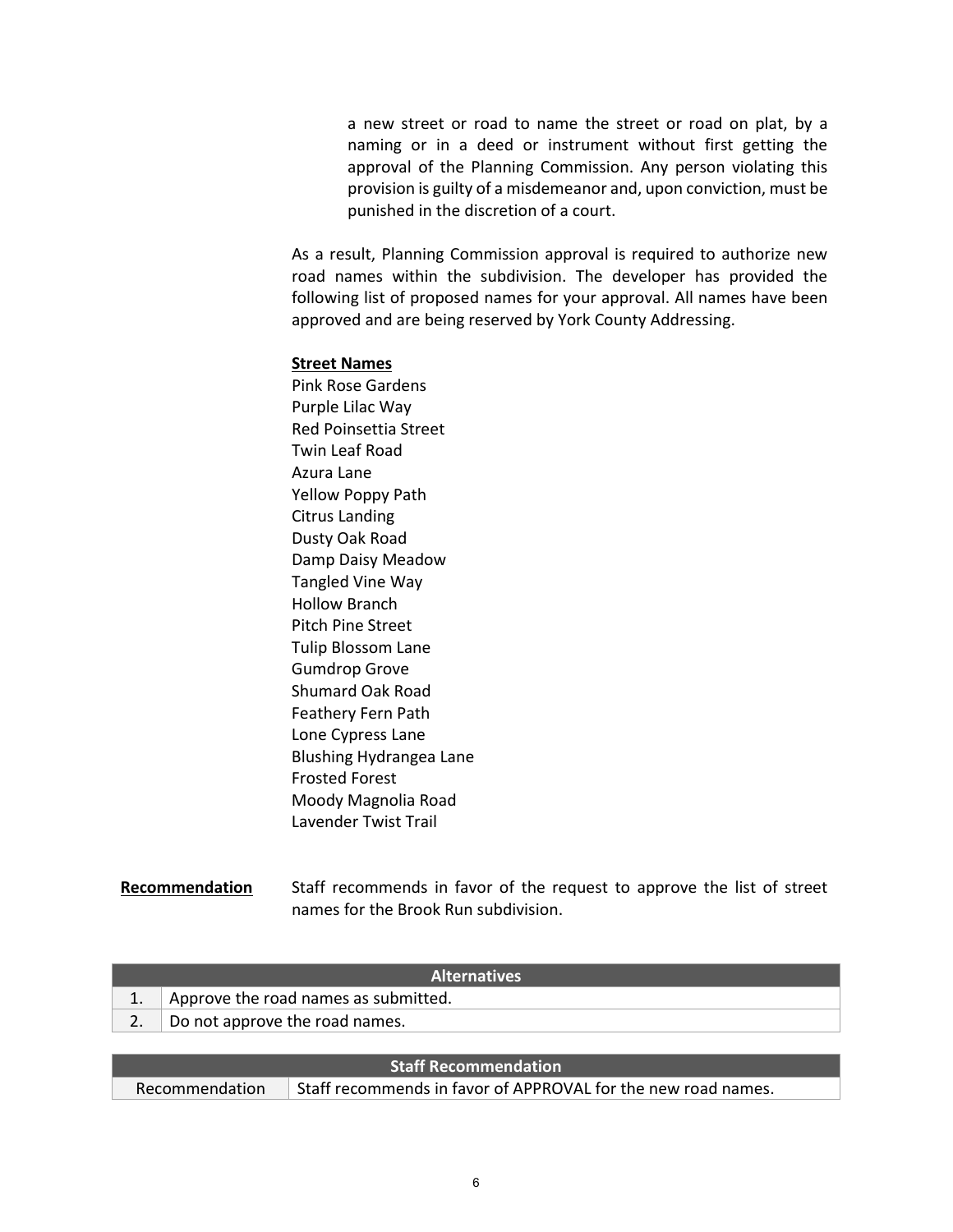| Name & Title    | Penelope Karagounis, Planning Director |
|-----------------|----------------------------------------|
| Department      | <b>Planning Department</b>             |
| Date of Request | February 15, 2022                      |

| <b>Legislative History</b> |                                           |  |
|----------------------------|-------------------------------------------|--|
|                            | Planning Commission   Scheduled-2/15/2022 |  |
| Effective Date             | Upon approval.                            |  |

# **Attachments**

• Approval letter from York County Addressing